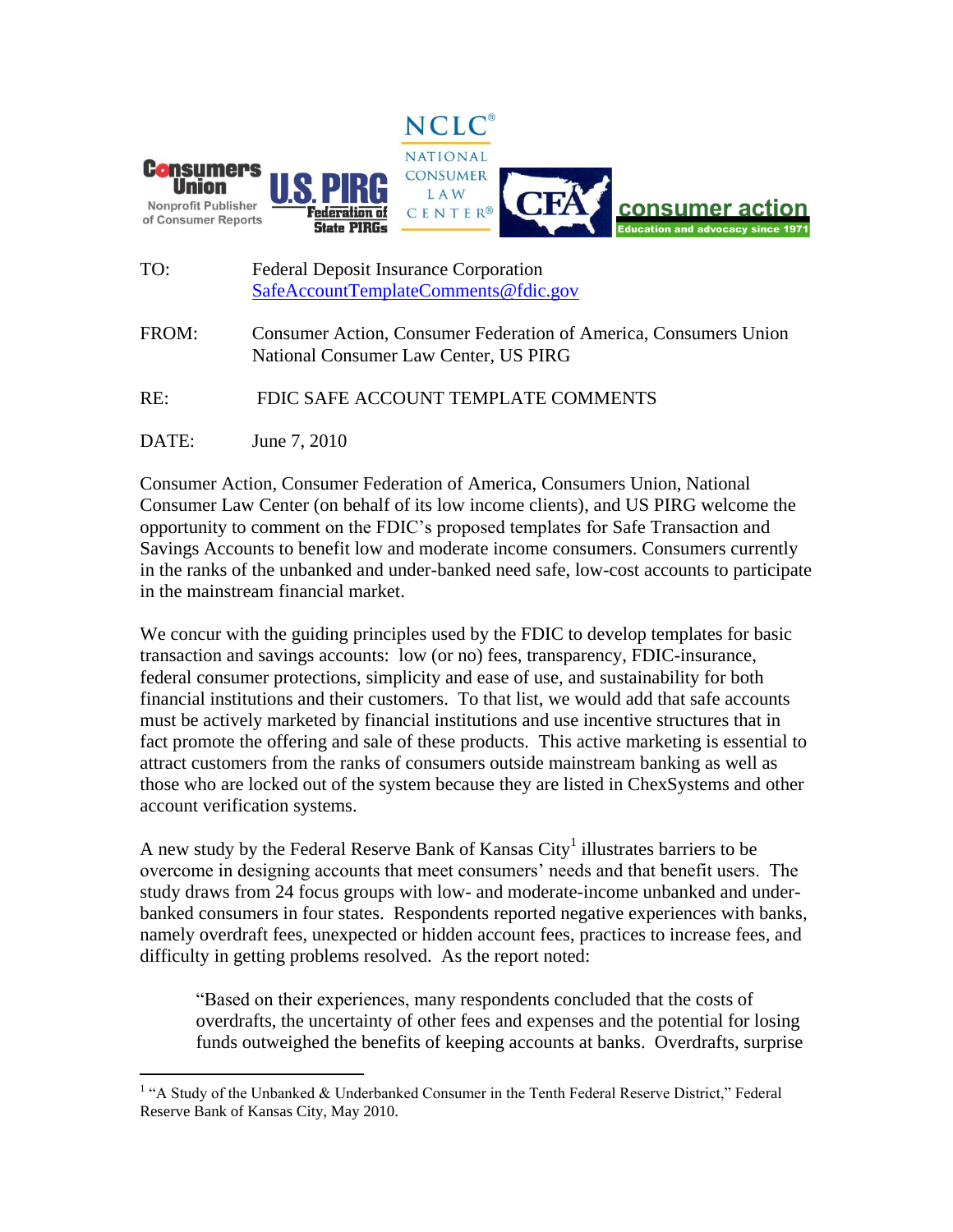charges, fees and disputes related to poor recordkeeping led many of the participants to adopt a cash system for budgeting and bill payment."

Transaction and savings account design must avoid these trust-reducing problems in order to be safe to use and attractive to consumers.

## **COMMENTS ON A TEMPLATE FOR TRANSACTIONAL ACCOUNT FEATURES**

The FDIC template for transaction accounts addresses many of the barriers to account ownership.

Identification to Open Account: We agree that banks should have latitude and flexibility (as much as permitted by law and Treasury's Customer Identification Program regulations) when identifying account applicants. Identification forms and accountopening procedures should be designed to maintain the account applicant's dignity and should be sufficient without raising unnecessary barriers to entry into mainstream banking. Where possible we support the use of *matricula consular* (consulate cards) and other alternative forms of ID when opening accounts.

Prohibit Overdrafts and NSF Fees: This is an essential feature of a Safe Transaction Account for LMI consumers. Overdraft fees, and practices used by banks to maximize overdrafts, are a primary reason given in the Federal Reserve study for why consumers distrust banks. The risk and uncertainty that a mistake will trigger a cascade of \$35 overdraft or NSF fees makes owning a low-balance account scary for consumers. Safe accounts should only permit consumers to spend the funds available in the account. Transactions on insufficient funds (NSF) should be denied if the account is not linked to a savings account to cover overdrafts. The cost for banks to return a check or deny an electronic payment on insufficient funds is negligible and should not be passed on to these customers<sup>2</sup>. While consumers may incur merchant fees for insufficient funds checks, their bank should not be charging the typical \$35 NSF fee for something that costs banks a quarter (\$0.25) or less. Banks should not charge for denied debit card purchases or ATM withdrawal attempts. Not only does the prohibition on overdraft and NSF fees keep the cost of owning an account low, this protection also lowers the uncertainty barrier to bank account ownership. Banks should count each day that the bank processes checks toward the check hold period for deposits to provide maximum access to consumers' funds.

Overdraft Protection: As discussed above, overdrafts should generally be prohibited on Safe Transaction Accounts, whether triggered by a check, electronic

 $\overline{a}$ 

 $2 \text{ In } 1996$ , the per unit cost for returned items was \$0.03 (Wells, Kristen E., "Are Checks Overused?," *Federal Reserve Bank of Minneapolis Quarterly Review,* Vol. 20, No. 4, Fall 1996.) In 2005, the Federal Reserve Financial Services system charged between 13 cents in New York and 25 cents in San Francisco to process a basic return check (Federal Reserve Financial Services, Check Service 2005 Schedules from Federal Reserve Bank of New York (effective January 3, 2005) and San Francisco (revised December 28, 2004)).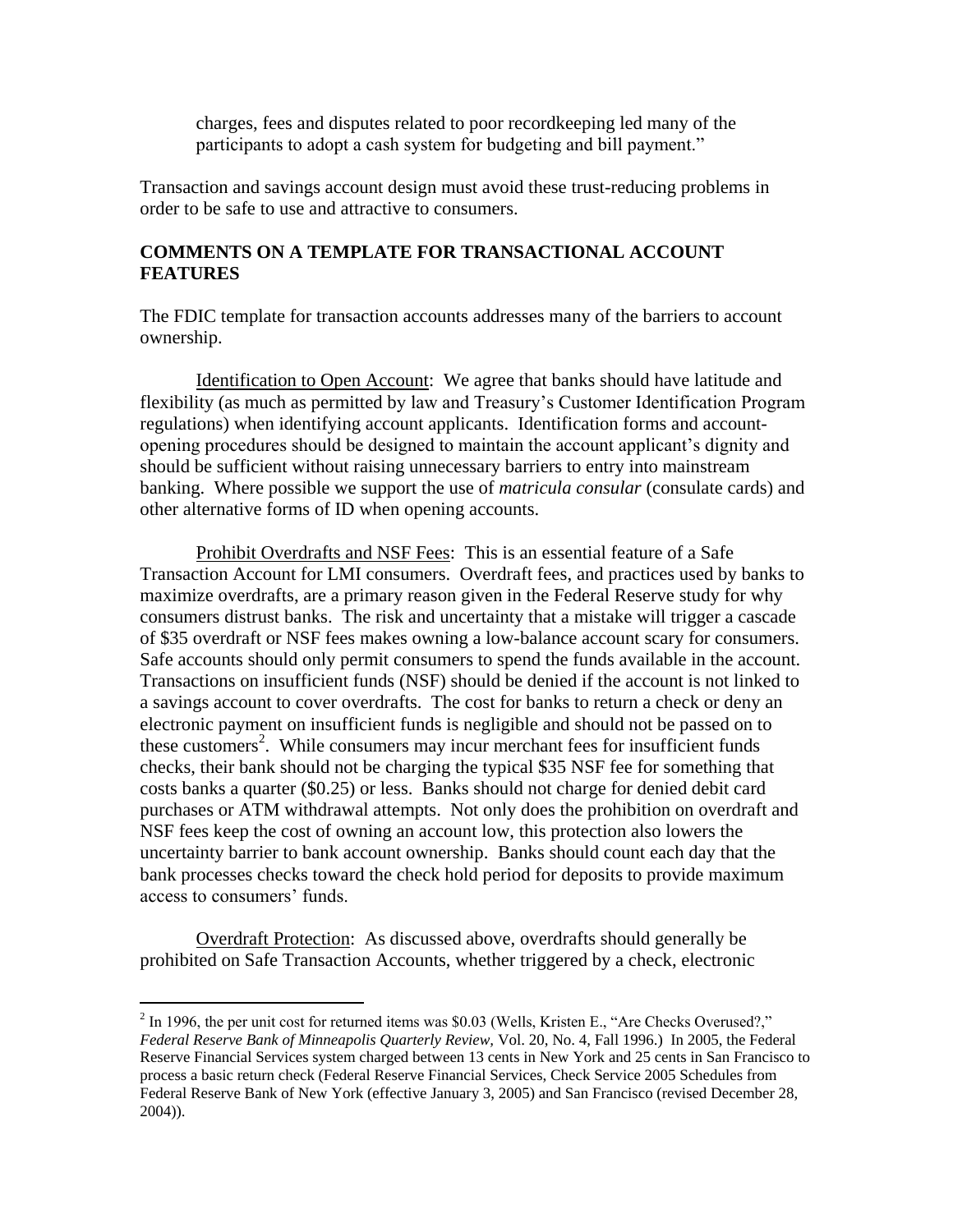payment, debit card transaction or ATM withdrawal. However, consumers should be given other types of options for overdraft protection. Institutions should be encouraged to offer low-limit overdraft lines of credit at a reasonable interest rate for checking accounts**.** Prepaid cards should not include a credit facility since transactions can be denied on insufficient funds.Institutions already effectively tack lines of credit onto bank accounts now, but do so in order to rack up abusive overdraft fees. Depending on their credit history, and their history with the institution, these lines of credit may be appropriate for some Safe Transaction Accountholders. Safe Transaction Accounts should also come with the ability to link to a savings account for overdrafts, with no fee charged for the overdraft. The more good options are available to help consumers living on the edge to manage their accounts, the more comfortable they will be with bank accounts.

Prepaid Cards: We are encouraged and applaud that "(t) hese financial services products would be FDIC-insured products and fully covered under the Electronic Fund Transfer Act (15 U.S.C. 1693 et seq.) and its implementing regulation, Regulation E (12 C.F.R. part 205), and other applicable consumer protection laws, regulations, and guidance." These protections are essential in the development of safe, low-cost banking products for low- and moderate-income consumers. Unfortunately, these protections are not yet guaranteed for a growing alternative banking system based on prepaid reloadable cards that act as bank account substitutes. Any prepaid card offered as part of the Safe Transaction program must come with a full set of federal consumer protections.

Opening Deposits/Monthly Minimum Balances/Fees: A modest opening deposit and nominal monthly minimum balance requirement makes an account more attainable for consumers who live paycheck to paycheck. The low minimum balance requirement must be coupled with a ban on overdrafts from the account in order not to inadvertently set up accountholders to incur steep fees.

Total Withdrawals per Month: Consumers need at least ten paper checks per month to cover bills that cannot easily be paid by cash. Due to the vagaries of when checks deposited actually clear, excess transactions should not be subject to punitive fees as most "no-frills" accounts currently impose. Consumers also need low cost money orders to pay rent when landlords refuse to accept checks. Electronic withdrawals should be unlimited at no fee (debit card transactions and ATM withdrawals in the bank's network). As Safe account users become comfortable with preauthorized payments and electronic bill pay, the need for paper checks will decline but not go away entirely.

Direct Deposit: We agree that direct deposit of pay or benefits into the account should be encouraged but not be a requirement. It is important that there be no charge for direct deposit into the account or onto the prepaid card. Free direct deposit is a necessity if the objective is to ensure that low- to moderate-income consumers will have safe, lowcost transactional accounts. More consumers require no cost direct deposit as a result of the elimination of paper checks and the move toward electronic payments. More government agencies have switched from disbursing benefits on paper checks to requiring that recipients either obtain funds through direct deposit or by issued prepaid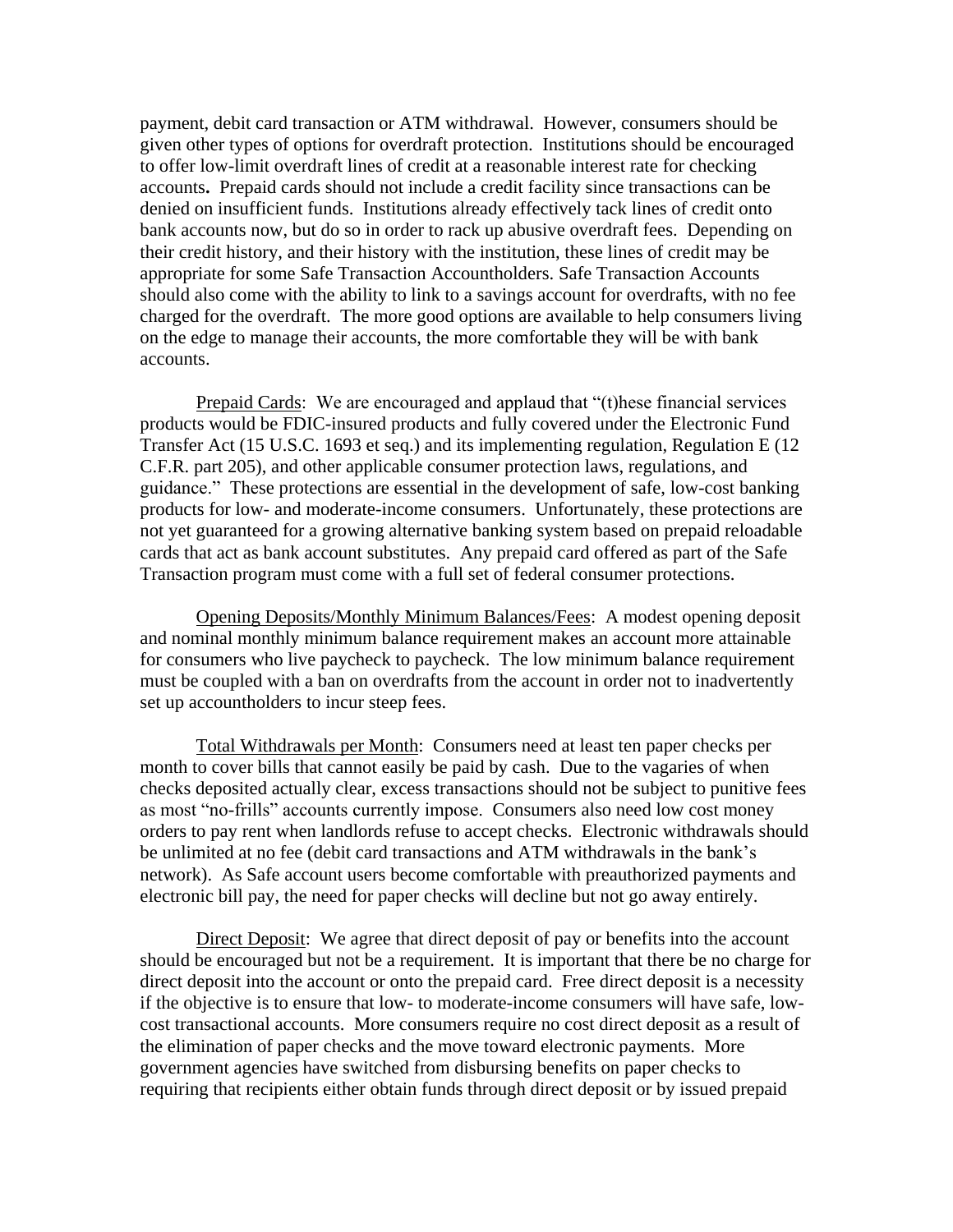cards. Similarly, more employers have made the decision to eliminate paper checks in favor of direct deposit to existing bank accounts or to payroll cards. We urge that free direct deposit be a requirement for Safe transactional accounts.

Electronic Banking Features: Users of Safe Transaction Accounts should be able to view account transactions and transfer funds between accounts by phone, at the bank's website or by mobile device at no fee. Even a modest \$0.50 fee can serve as a disincentive to checking the balance and can trigger checks written on nonsufficient funds and budgeting problems. Free and easy access to information is critical to provide control of funds for consumers who have no margin for error and provide information without personal service by bank personnel. Easy access to transaction information helps consumers spot mistakes, identity theft, or unauthorized transactions in time to report errors to the bank. See Savings Template comments below on automatic transfers from transaction accounts to savings.

Other Methods of Accessing Information: One way to avoid transactions made against insufficient funds, or unauthorized transactions, is to ensure that the consumer has a variety of easy methods of accessing account information. In addition to statements and information online, Safe Transaction Accounts should come with the ability to sign up for free telephone, email, and cell phone alerts when deposits are made or the account has dropped below a specified threshold. This information is available now for users of the Direct Express prepaid card being used for Social Security. Other prepaid cards also come with the option to sign up for a cell phone text message confirming each transaction and providing the remaining balance. Making information easily and automatically available through a variety of sources not only helps consumers to manage their accounts but also can avoid telephone calls to customer services that are more expensive for the institution.

Customer Service: Live customer service should also be available without charge. Though banks do not typically charge for customer service, many prepaid cards do, and those fees could migrate over to bank accounts. Consumers who are not accustomed to bank accounts or to navigating automated voice systems need the ability to ask questions as they learn to manage their accounts. Once they do, the need to call customer service should become rare.

Payments/Check Cashing: Consumers who need immediate access to funds should be able to get checks cashed at their bank instead of being required to deposit checks and wait for the deposit hold period to elapse. The deposit delay in access to funds is a barrier to bank account use and drives consumers to check cashing outlets where they pay a percentage of the face value of checks to get them cashed. The template should provide more specificity on how "competitive market rates" are determined in pricing money orders, check cashing, electronic bill payment, and domestic and international wire transfer or remittances.

Inexpensive money orders are especially essential for low income consumers. Many landlords will not accept checks from their renters. In order to pay the rent,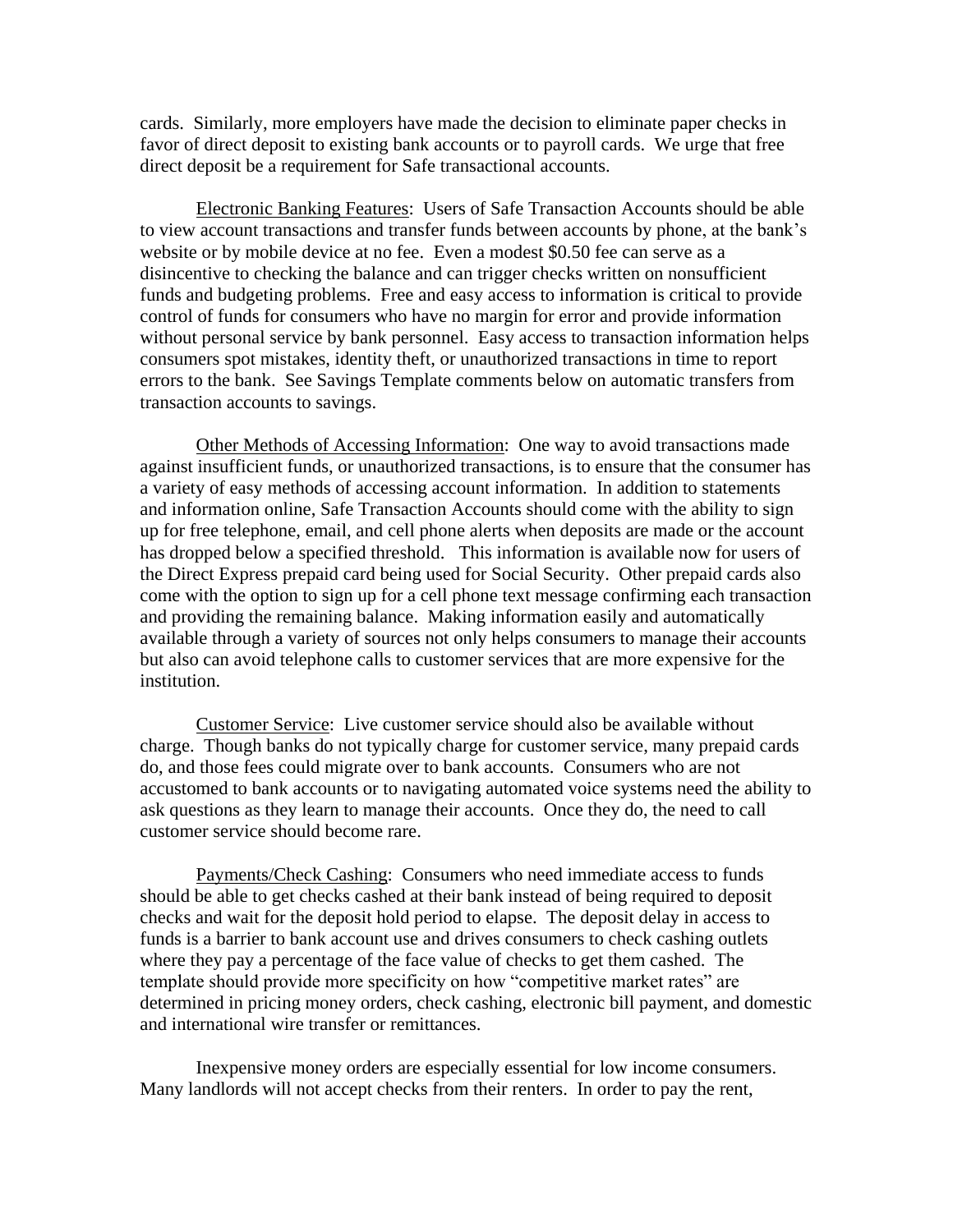consumers must either pay rent with cash or with money orders. In addition, money orders are a safe way to pay bills without fear of overdrafts. Safe Transaction Accounts should include low-cost money orders (or cashier's checks) to serve this need. Banks traditionally charge much more than the post office for money orders, which is one of the factors keeping people out of the banking system.

Prefunded checks are another method to avoid overdrafts and stay within budget that should be encouraged, both for prepaid cards and for bank accounts. Some prepaid cards now come with special checks that can be activated over the telephone, with the funds to pay the check set aside and guaranteed. The consumer receives a transaction number to be written on the check, which then effectively turns the check into a cashier's check – as good as a money order. Low income consumers need options like this to pay landlords or merchants who do not trust traditional checks and to ensure that checkwriting does not lead to a cascade of overdrafts.

Training to Use and Manage Accounts: Programs that educate consumers to safely use and manage their accounts should be required. The Kansas City Federal Reserve study found that consumers who got checking accounts without any training in how to use them were set up for failure. It is not surprising that a person with no family history of using checking accounts might not know basic facts that others take for granted, such as having checks does not mean funds are available to cover them. Safe Transaction Accounts must come with easy to understand instructions at the time accounts are opened and available to customers in easy to read format. Banks should consider offering such materials in multiple languages. We support the proposal that institutions partner with community-based organizations to provide information and training for new customers.

Enforcement of Safe Requirements Will Also Be Important: Our organizations are also concerned that regulated institutions often fail to comply with consumer laws. As the 2008 GAO report *Bank Fees: Federal Banking Regulations Could Better Ensure that Consumers Have Required Disclosure Documents Prior to Opening Checking or Savings Accounts* (GAO-08-281 January 31, 2008) described, an unacceptable percentage of banks failed to comply with the modest account opening fee disclosure requirements required by the 1991 Truth In Savings Act. GAO investigators used a methodology previously used by U.S. PIRG, with essentially the same results. Excerpt:

GAO's visits to 185 branches of 154 depository institutions suggest that, despite the disclosure requirements, consumers may find it difficult to obtain information about checking and savings account fees. GAO staff, posing as customers, were unable to obtain detailed fee information and account terms and conditions at over one-fifth of visited branches and also could not find this information on many institutions' Web sites.

Other Considerations: The template for a Safe Transaction Account did not cover all the issues that should be addressed. Many unbanked consumers cannot get accounts due to negative ratings on ChexSystems and other credit reporting services used by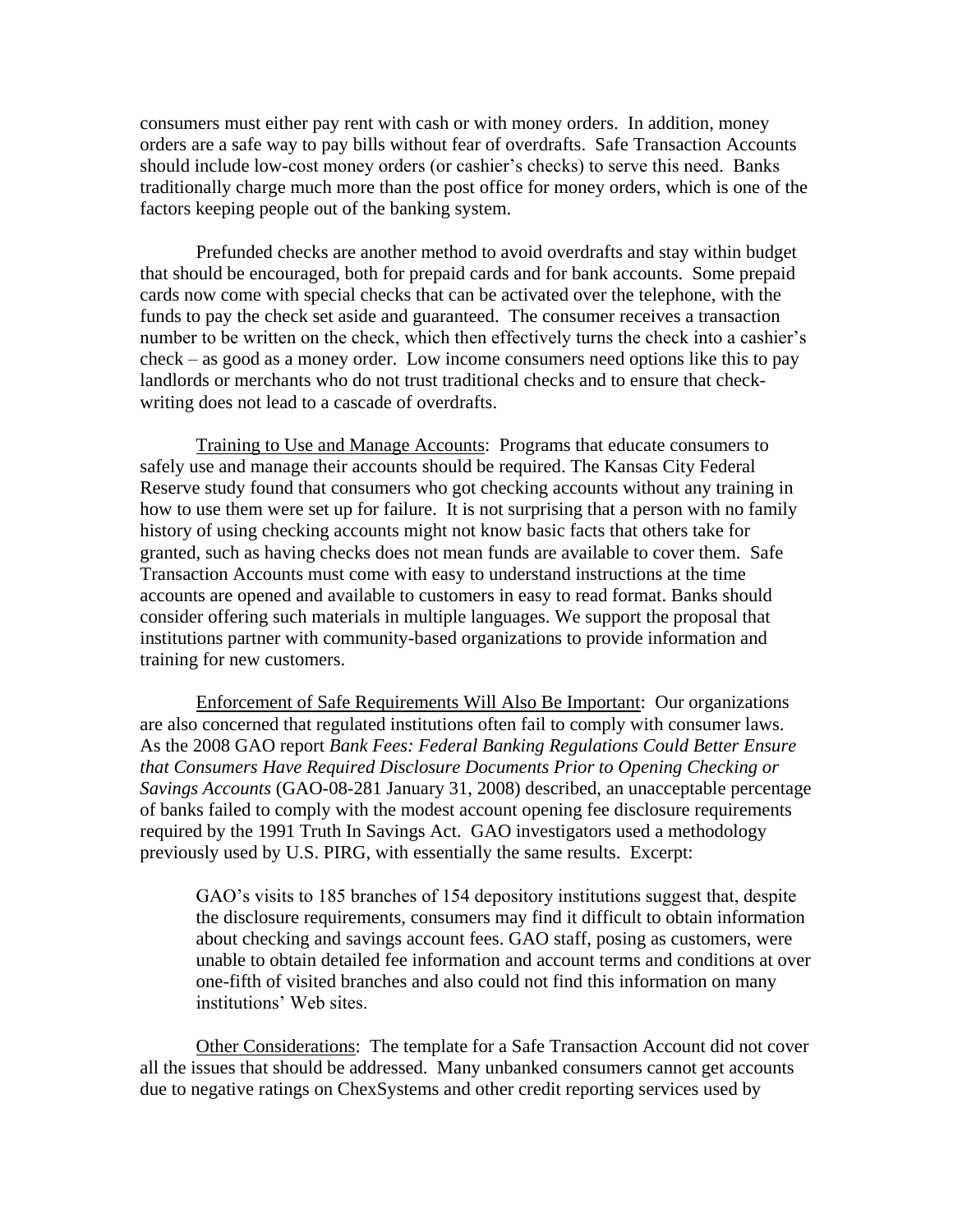banks. "Second chance" account features should be added to the Safe Account so that consumers who have had negative experiences in the past with an unsafe checking account can qualify for a Safe Account. Financial institutions should increase access to Safe Accounts by looking back no more than two years with respect to adverse ChexSystem-type reports. Consumer information should be provided in languages other than English and bank personnel should be sensitive to the languages and cultures in the local community to make banks a comfortable place to do business.

## **COMMENTS ON A TEMPLATE FOR A BASIC SAVINGS ACCOUNT**

Absent compulsion, a template for a basic savings account is unlikely to be adopted by depository institutions, let alone promoted, unless they are convinced that its benefits exceed costs. The following comment, based largely on three Consumer Federation of America reports, attempts to describe and justify a savings account template that provides net benefits to these institutions while also helping LMI households effectively save. The key characteristic of such an account is automatic regular transfers from checking (or paychecks) to savings.

LMI Household Needs: Savings accounts can help LMI households meet many important financial needs – providing a means of paying for unexpected expenditures, making it easier to save for longer-term goals such as homeownership and education, and reducing checking overdrafts and overdraft loans. Research has revealed significant gaps, for LMI households, between liquid resources available to pay for unexpected expenditures and the expenditures themselves. Households having difficulty affording expenses, such as an unexpected car repair or dental visit, tend to believe they cannot afford to save for longer-term goals. Moreover, those households with savings can more easily avoid the overdraft fees and loans that cost Americans more than \$23 billion a year. Yet, according to Survey of Consumer Finances data, only two-fifths of all LMI households (the lowest two income quintiles) have a savings or money market deposit account, and many of these accounts contain deposits of well under \$500.

Depository Institution Needs: For the savings needs of these LMI households to be met, depository institutions must not only offer attractive savings accounts, but also effectively market these accounts. For example, even though dozens of institutions participating in local and regional America Saves programs have offered low-balance, low-fee savings accounts, typically their child accounts, few savers opened them because the institutions did not actively promote these accounts. This lack of promotion largely reflects the belief of institutions that the accounts would not even cover costs let alone earn a profit.

Importance of Automatic Saving: The only type of savings account that has the potential to meet the needs of both LMI households and depository institutions features preauthorized regular transfers – typically monthly or every pay period – from checking (or paycheck) to savings. The experience of numerous programs, including America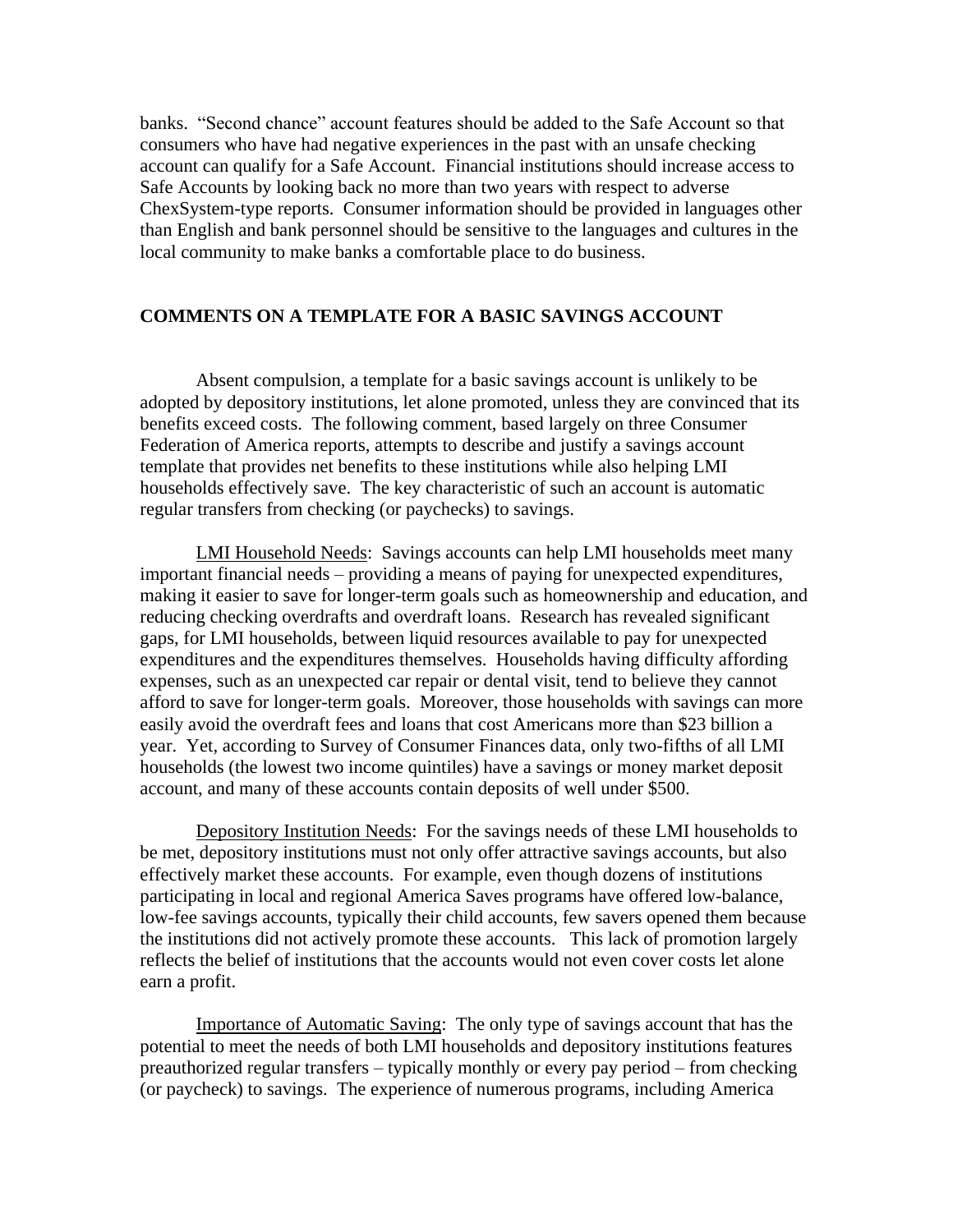Saves and those sponsoring Individual Development Accounts (IDAs), reveals the difficulty LMI households, indeed all households, have remembering to make regular savings deposits. These deposits will usually be made only if households allow the depository institutions (or employer) to automatically make regular transfers. From the perspective of the institutions, these automatic payments significantly lower account maintenance expenses and can generate larger income from deposits. The costs are much lower when deposits are not made through tellers, and the deposits grow most rapidly with automatic transfers. According to depository institutions interviewed by CFA, savings balances must average between \$500 and \$1000 for these accounts to be profitable. Clearly institutions will be more interested in offering and marketing savings accounts that attract not just small depositors, but also customers making larger deposits.

What specific features of savings accounts best meet the needs of both LMI households and depository institutions?

Federal Deposit Insurance Protection: All savings accounts offered to LMI households should be protected by federal deposit insurance. These households cannot afford to risk what for many of them represents most or all of their savings, in uninsured accounts such as stock mutual funds. Moreover, survey research has consistently revealed that LMI households are reluctant to expose their savings to any risks.

Initial Deposits: If customers agree to regular automatic transfers to savings, they should be permitted to initially deposit as little as \$25. Today, several major depository institutions allow initial deposits this low as long as customers commit to regular automatic transfers from checking. Many LMI households, who are committed to saving and are not facing a severe financial crisis, should be able to come up with this \$25. However, it might be important to provide the option to sign up for cell phone text alerts, as discussed above, so that consumers can remember when these transfers are being made.

Monthly Minimums to Avoid Fees: As long as monthly deposits are made, regardless of the account balance, there should be no monthly fee. Most of the accounts alluded to in the previous paragraph do not impose this fee. Given extremely low yields paid today by virtually all depository institutions on savings, a fee of even \$2 a month represents a serious disincentive for LMI households to begin trying to build emergency savings. On the other hand, a small fee assessed in months when deposits are not made serves as a disincentive for households to suspend automatic payments.

Withdrawals: It serves neither the needs of LMI households nor those of depository institutions if there are frequent withdrawals from savings. We would accept as few as two free withdrawals a month before any fees are assessed as long as these fees are reasonable -- in our view, no more than \$2 – and are adequately disclosed, including during ATM withdrawals before fees are charged. Survey research suggests that LMI households incur unexpected expenses at a rate of less than one a month over the course of a year. Checking accounts, according to government research by a large majority of LMI households, should be used to cover regular expenses. Fees assessed on savings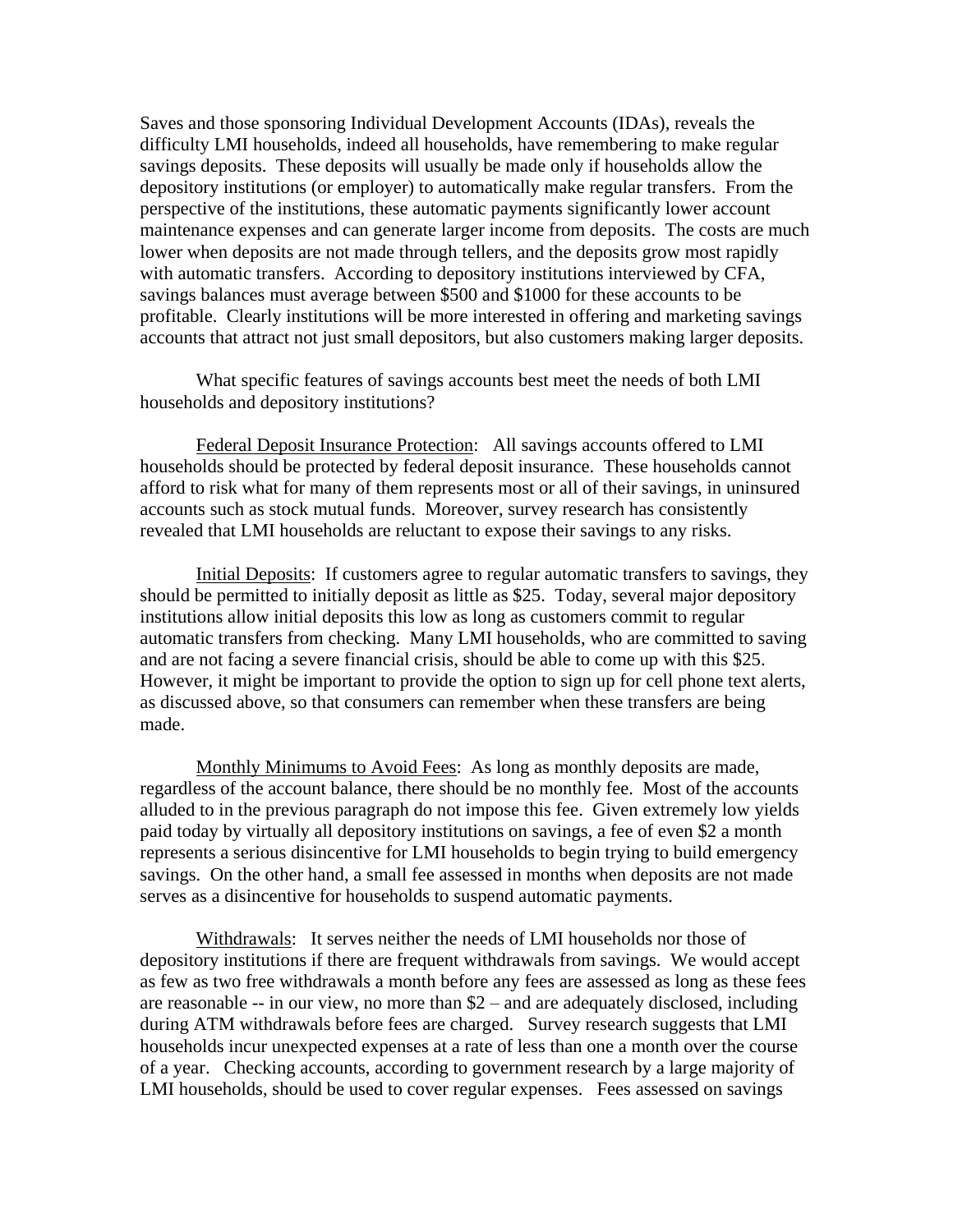withdrawals, after the first two in a month, serve as a disincentive for customers to treat their savings accounts like their checking accounts.

Savings as Checking Reserve: Depository institutions should offer free transfers of funds from savings to checking if the latter contain insufficient funds. These transfers would tend to reduce the number of overdrafts or insufficient funds transactions and related fees and loans. They also would help assure LMI households that they could "afford" to make the monthly transfers to savings without risking additional checking charges for insufficient funds.

Requirements for Statements: Today for most savings accounts, depository institutions are required to mail monthly statements to customers. We believe that related expenses have discouraged many institutions from offering accounts to small savers. Furthermore, because most LMI customers can access ATMs at their own institution for free, they can learn their current account balance simply by doing so. Accordingly, we propose that these institutions be given the opportunity to apply to an appropriate regulator for permission to mail statements as infrequently as quarterly as long as three conditions are met: these statements remain free; account balances are available for free from ATMs or via toll-free phone number, and ideally by text message too; and the accounts themselves offer the promise of greatly benefiting LMI savers. These benefits must include successful saving by a significant number of account holders. For consumers who have both a checking and a savings account, the institution can also consolidate the statement.

## **FDIC Questions**

Q: What are the expected benefits to consumers using safe, low-cost transactional and basic savings accounts?

A: Consumers who use safe, low cost accounts will have access to the banking system and will benefit from the convenience, safety, and access that banks offer. Their family money will be protected by FDIC insurance and federal laws that protect account holders from unauthorized use. These consumers will also have a safe place to save money and earn some interest on their savings. These accounts can be seen as "training wheels" for entering the banking system and will provide an educational experience as well as a practical one in helping families manage their money.

Q: If check-writing is permitted, should there be a maximum number of checks that can be written each statement cycle? If so, at least how many checks should be allowed to be written each statement cycle?

A: Unbanked and underbanked consumers need control of payments and tangible payment devices. That is one reason why cash is still used to budget and pay bills. While consumers may use preauthorized payments and electronic bill payment, those who have used cash to pay bills may find paper checks and money orders more concrete than electronic forms of payment. Moreover, many LMI households do not have internet